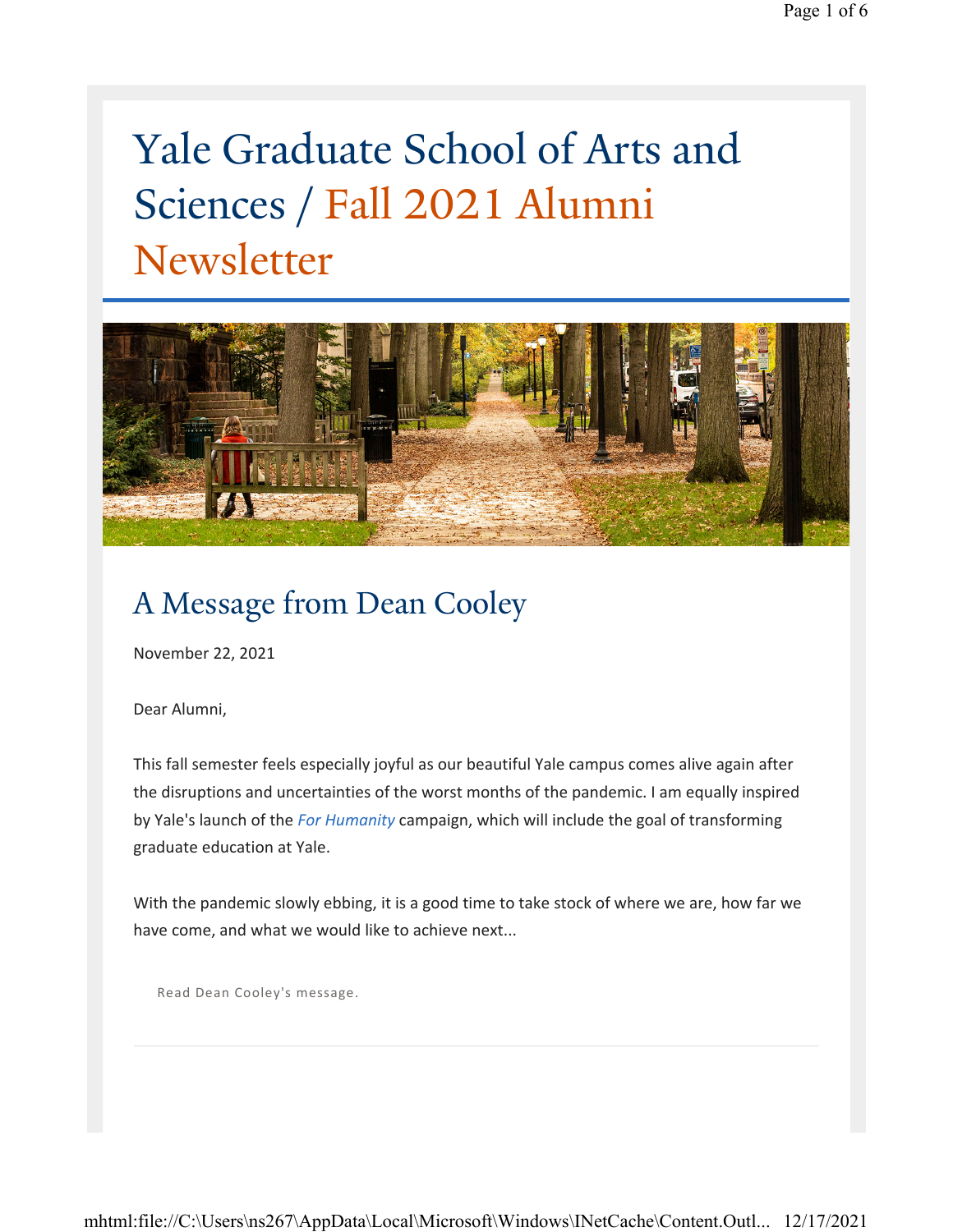

# Yale Launches *For Humanity* Campaign

Yale kicked off the public phase of [For Humanity,](https://forhumanity.yale.edu/) a \$7 million capital campaign to engage the Yale community and raise financial support for the university's academic mission, with a spirited [broadcast](https://news.yale.edu/2021/10/04/yale-community-logs-humanity-campaign-launch) from the Yale Schwarzman Center earlier this month.

[Read more](https://forhumanity.yale.edu/).

### Diversity News: NIH Grant for Training Future Biomedical Scientists

The GSAS Office for Graduate Student Development and Diversity (OGSDD) in collaboration with the Yale Biological and Biomedical Sciences Program (BBS) was recently rewarded grant funding in the amount of \$1.4 million by the **National Institutes of Health** to support a **Post-Baccalaureate Research Education Program (PREP)** at Yale University. The NIH PREP will provide underrepresented participants with a one-year program of faculty-mentored research training and professional skills development aimed at preparing them for entry into rigorous biomedical, research-focused Ph.D or M.D./Ph.D. programs.

The long-term goal of the NIH PREP is to expand the pool of well-trained, diverse biomedical scientists with the range of perspectives needed to address important problems in human health and disease, including health disparities.

[See this snapshot](https://gsas.yale.edu/sites/default/files/files-forms/belongingatyale_unitplan_gsas_poster_mn2.pdf) for an overview of diversity efforts at the Graduate School.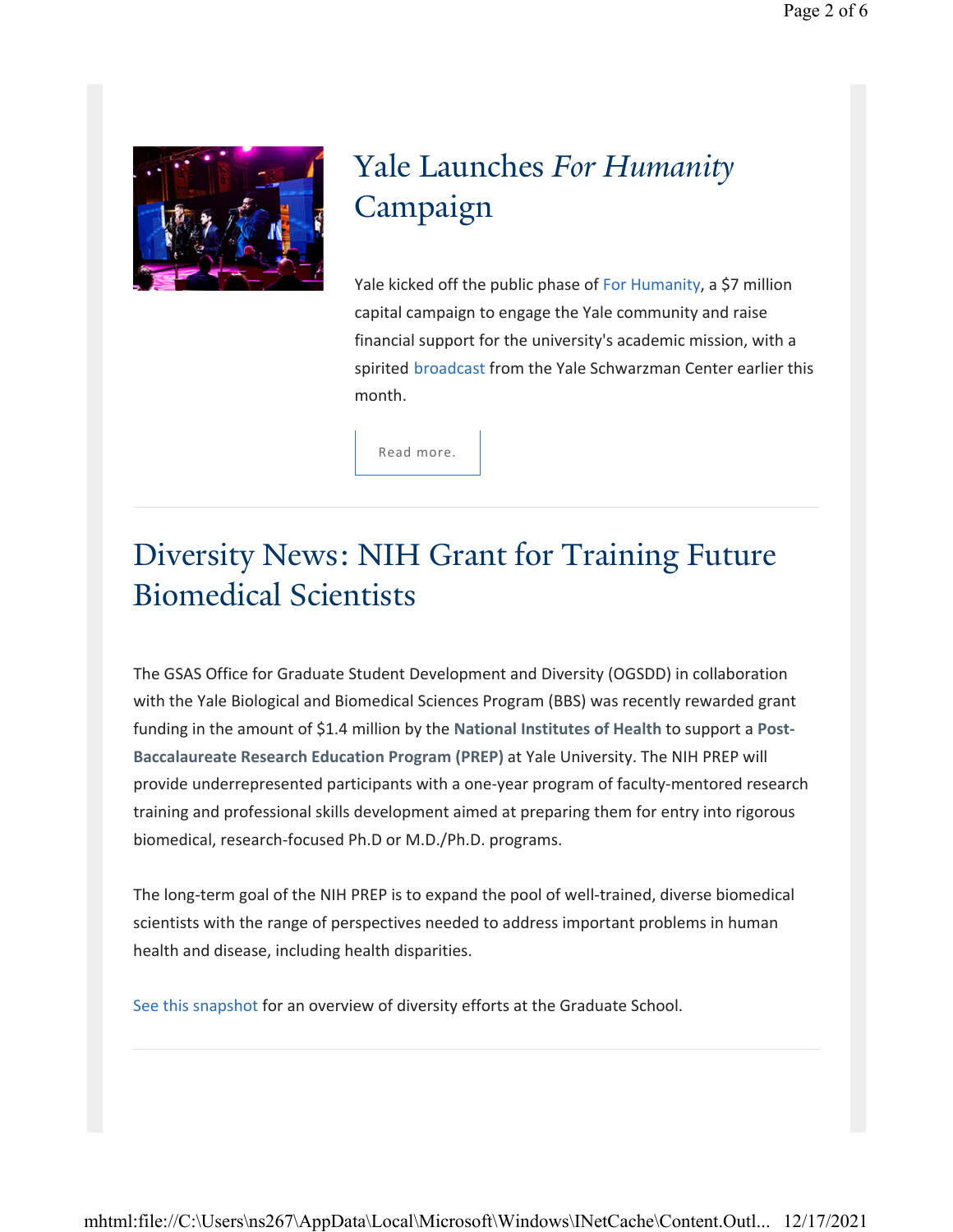

### Perspectives: Conversations with Alumni

**December 1, 2021 8:00 PM ET / By Zoom Click to REGISTER NOW**

**Join us** for the next *Perspectives* webinar featuring NASA research engineer, **Lyndsey McMillon-Brown, '19 Ph.D.**  (Chemical Engineering). Dr. Brown is the principal investigator of a \$2.5 million early career initiative developing a new class of solar cells that can be manufactured in space and on the moon. Read more about Dr. Brown and tune in to learn how organizations can make research spaces more inclusive.

**Charles D. Brown II, '19 Ph.D.** (Physics) was the inaugural speaker for the discussion series which first broadcast on October 27. He is a National Academies of Science Engineering and Medicine Ford Foundation Postdoctoral Fellow in the Ultracold Atomic Physics Group in the Department of Physics at the University of California, Berkeley. Read more about Dr. Brown and his #BlackinPhysics initiative.



# Cross Campus Mentorship Program

**Cross Campus** is Yale's online networking, community-building, and mentoring program -- it connects alumni directly to students and other alumni, creating a forum for social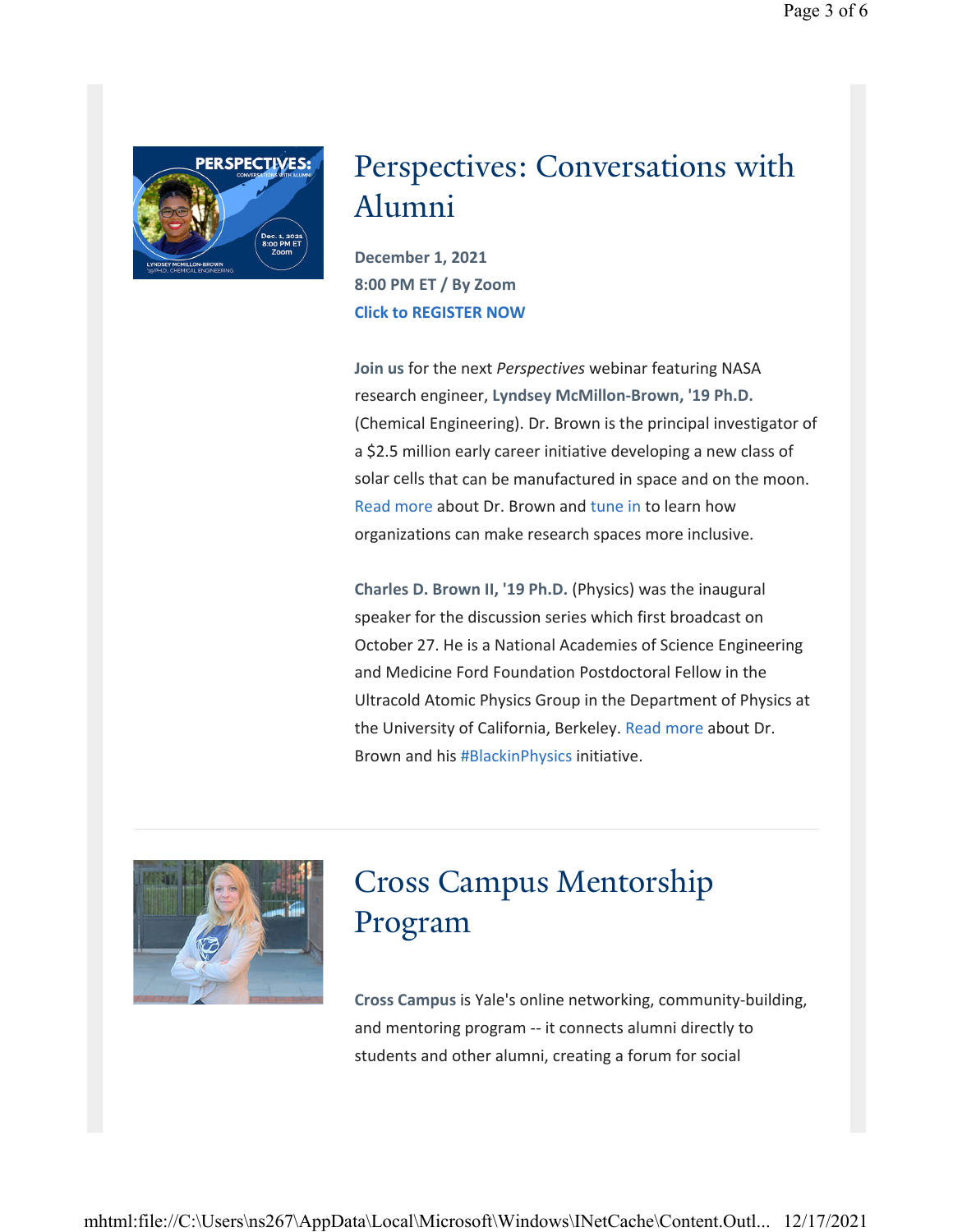connections and career advice. Most importantly, it is a way to help students with the knowledge you wished you had when you were at Yale. Since 2020, thousands of alumni have volunteered for more than 1,500 one-to-one 3-month mentorships to support our students. To join the effort, sign up here.

[Read about the student-mentor partnership](https://gsas.yale.edu/news/student-mentor-cross-campus-partnership) between **Maria-Elena Liosi (6th year, Chemistry)** pictured left and **Gregg Keaney, Ph.D. '05 (Chemistry)**.



### Promoting Science in New Haven

In October, GSAS students gave New haven middle-school students a behind-the-scenes look at the work done in some of our unique lab spaces as part of **Yale West Campus Showcase**. [Read more](https://news.yale.edu/2021/11/15/guided-light-eye-cant-see-local-students-envision-future-stem) about this powerful way our students made a positive impact on local schools and communities. (*Nia Harmon pictured left. Photo credit: Jon Atherton).*



### Student Research Spotlight

**Aanchal Saraf** is a fifth-year graduate student in American Studies with a certificate in Women's, Gender, adn Sexuality Studies. To adapt to the pandemic, she made an unexpected research pivot from Hawaiian honeycreepers to the persistence [of Cold War militarization in Micronesia.](https://gsas.yale.edu/news/meet-aanchal-saraf) Read about Aanchal's butterfly effect...

# Accolades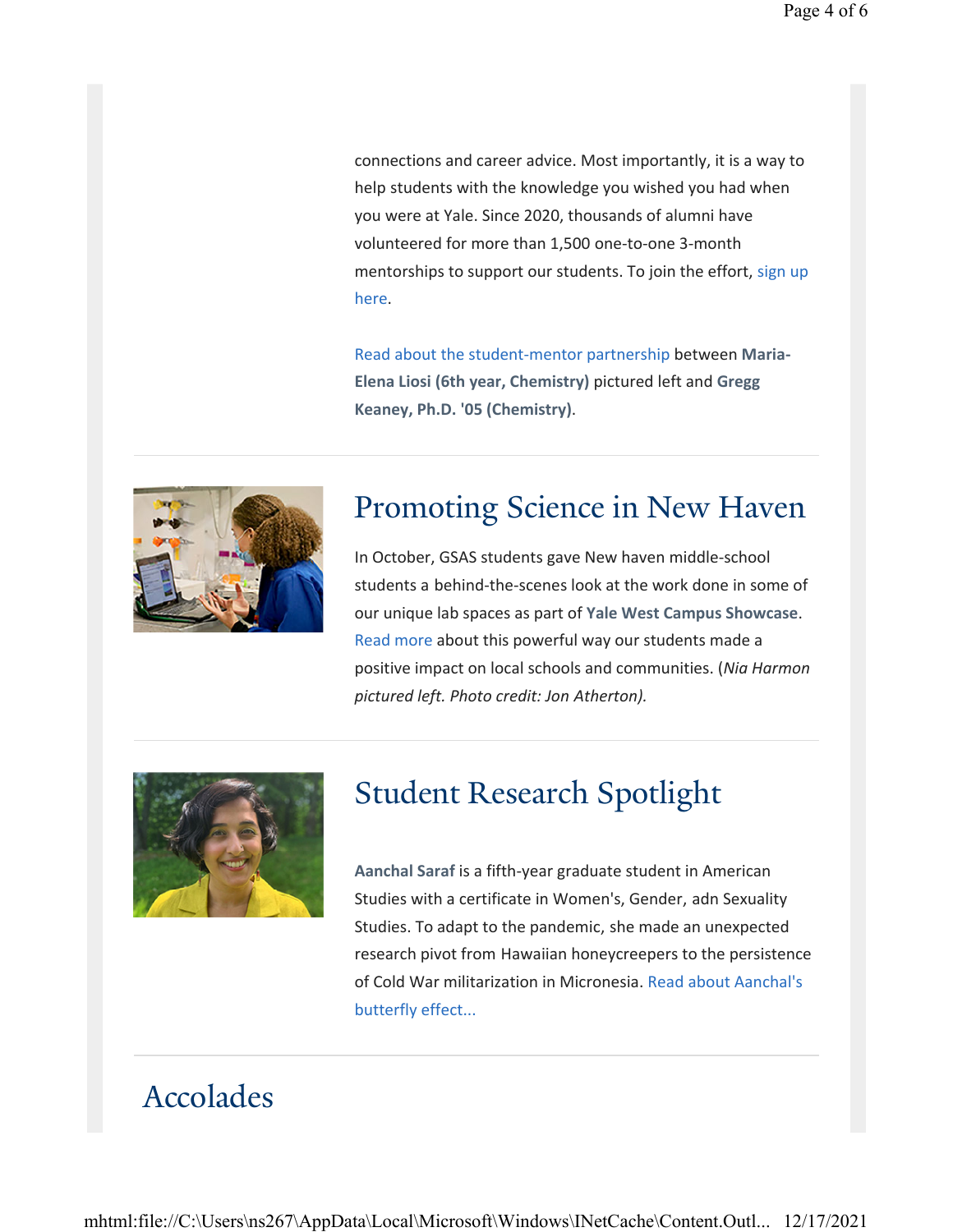Yale Chemistry Ph.D. candidate **Nia Harmon** (*pictured above left)* was recently awarded a **2021 Rising Solar Fellowship** by the Women of Renewable Industries and Sustainable Energy (WRISE) and GRID Alternatives. [Read more](https://gsas.yale.edu/news/yale-chemistry-phd-candidate-receives-prestigious-solar-fellowship) about Nia and this exciting award for diverse students interested in solar-related careers.

**Ana-Maurine Lara,** a graduate of Yale's combined Ph.D. program in African American Students and Anthropology won this year's [Gregory Bateson Prize](https://culanth.org/engagements/prizes) awarded by the **Society for Cultural Anthropology (SCA)** for innovative ethnographic writing. The SCA lauded her book Queer [Freedom: Black Sovereignty, based on more than three years of field work in the Dominic](https://www.sunypress.edu/p-6976-queer-freedom-black-sovereignt.aspx)an Republic.

#### ICYMI (In Case You Missed It)

#### **MacArthur Foundation Fellowships**

In September, 'genius grants' were bestowed upon [three members of the](https://news.yale.edu/2021/09/29/three-yale-affiliates-win-macarthur-genius-grants-their-creativity) Yale community, including a current graduate student and a GSAS alum.

#### **The Amodio Rodeo**

An historic [38-game Jeopardy](https://www.cnn.com/2021/10/12/entertainment/jeopardy-matt-amodio-winning-streak-ends/index.html) winning streak ended on October 11 when Matt Amodio (5th year, Computer Science) closed down his astounding run on the popular gameshow After garnering fame, fortune, and not a few [romantic overtures,](https://www.newsweek.com/matt-amodio-romance-jeopardy-1639057) it's back to the lab and his dissertation for the time being.

#### **Tasty Business**

**Rachel Naa-Du Laryea**, a doctoral student in the joint degree program in Anthropology and African American Studies, attracted the attention of *The New York [Times](https://www-nytimes-com.cdn.ampproject.org/c/s/www.nytimes.com/2021/07/19/dining/kelewele-plantain-restaurant.amp.html)* when she opened a new food stall in the Dekalb Market Hall in Downtown Brooklyn. The shop, [Kelewele](https://www.kelewelenyc.com/about-us), features delicious food in a style true to Laryea's Ghanaian heritage.

#### **Nature's Little On-Off Switch**

Graduate students **Yangqi Gu** and **Vishok Srikanth**, researchers in the [Malvankar](https://malvankarlab.yale.edu/) Lab, helped find an unexpected structure that helps power nature's 'electrical grid.' Read [more](https://news.yale.edu/2021/09/01/hidden-bacterial-hairs-power-natures-electric-grid?utm_source=YaleToday&utm_medium=Email&utm_campaign) about how they used cryo-electron microscopy to reveal bacterial hairs that create nanowires and a corresponding molecular switch that had been previously hidden.